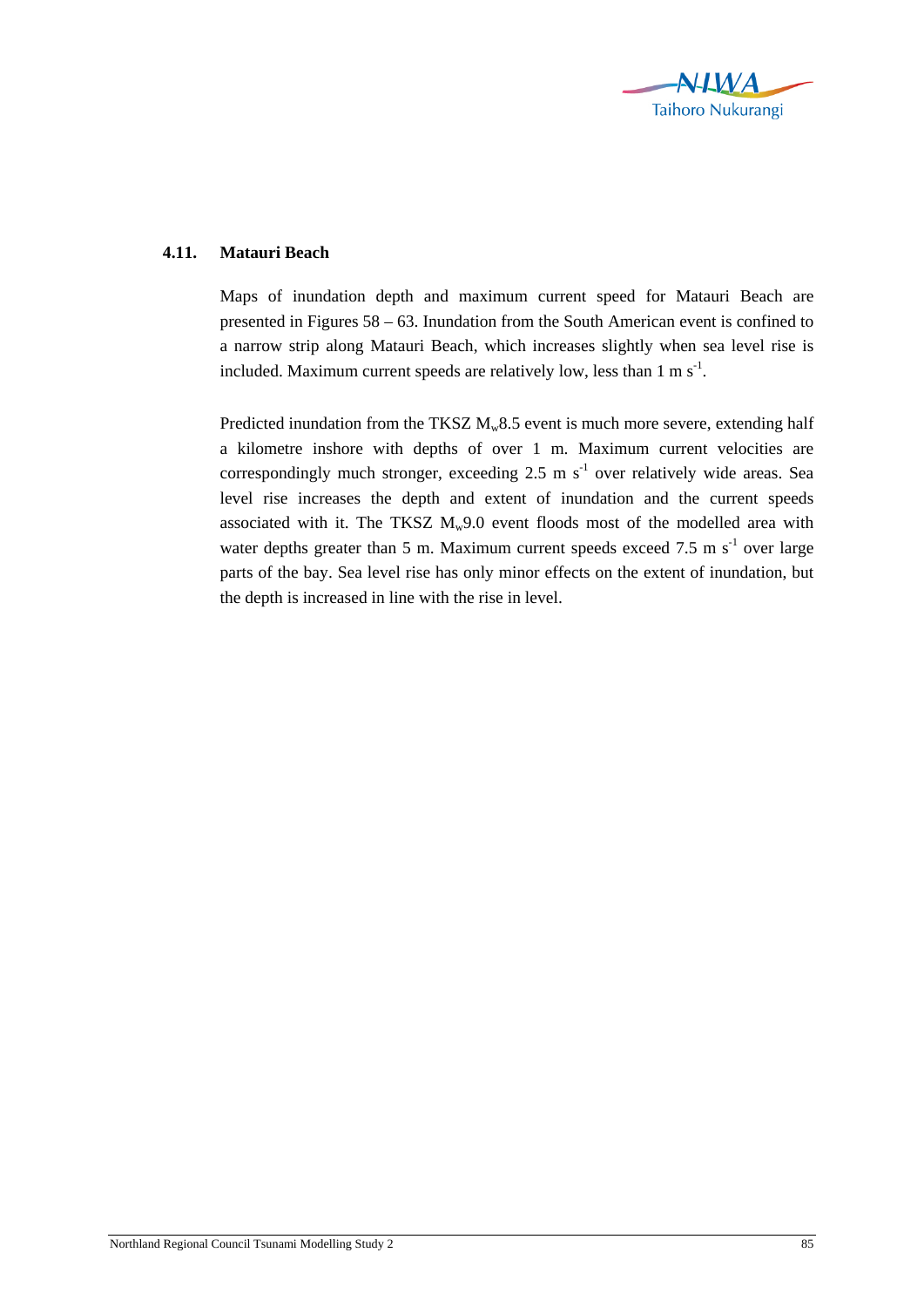



Figure 58: Matauri Beach: Maximum inundation speed (upper) and depth (lower) plots for the South American tsunami scenario at MHWS (to extent of LIDAR).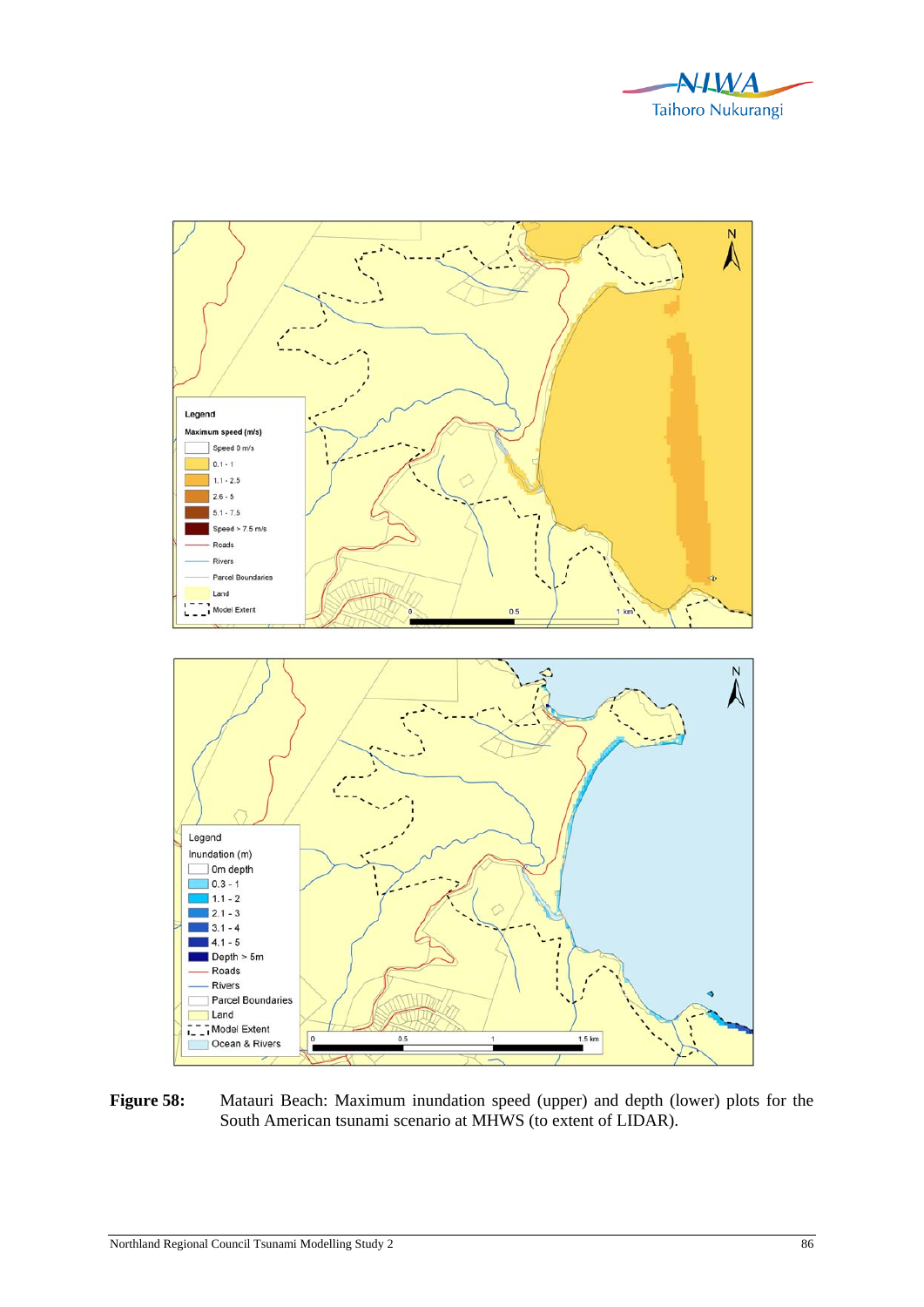



**Figure 59:** Matauri Beach: Maximum inundation speed (upper) and depth (lower) plots for the South American tsunami scenario at MHWS + 50cm (to extent of LIDAR).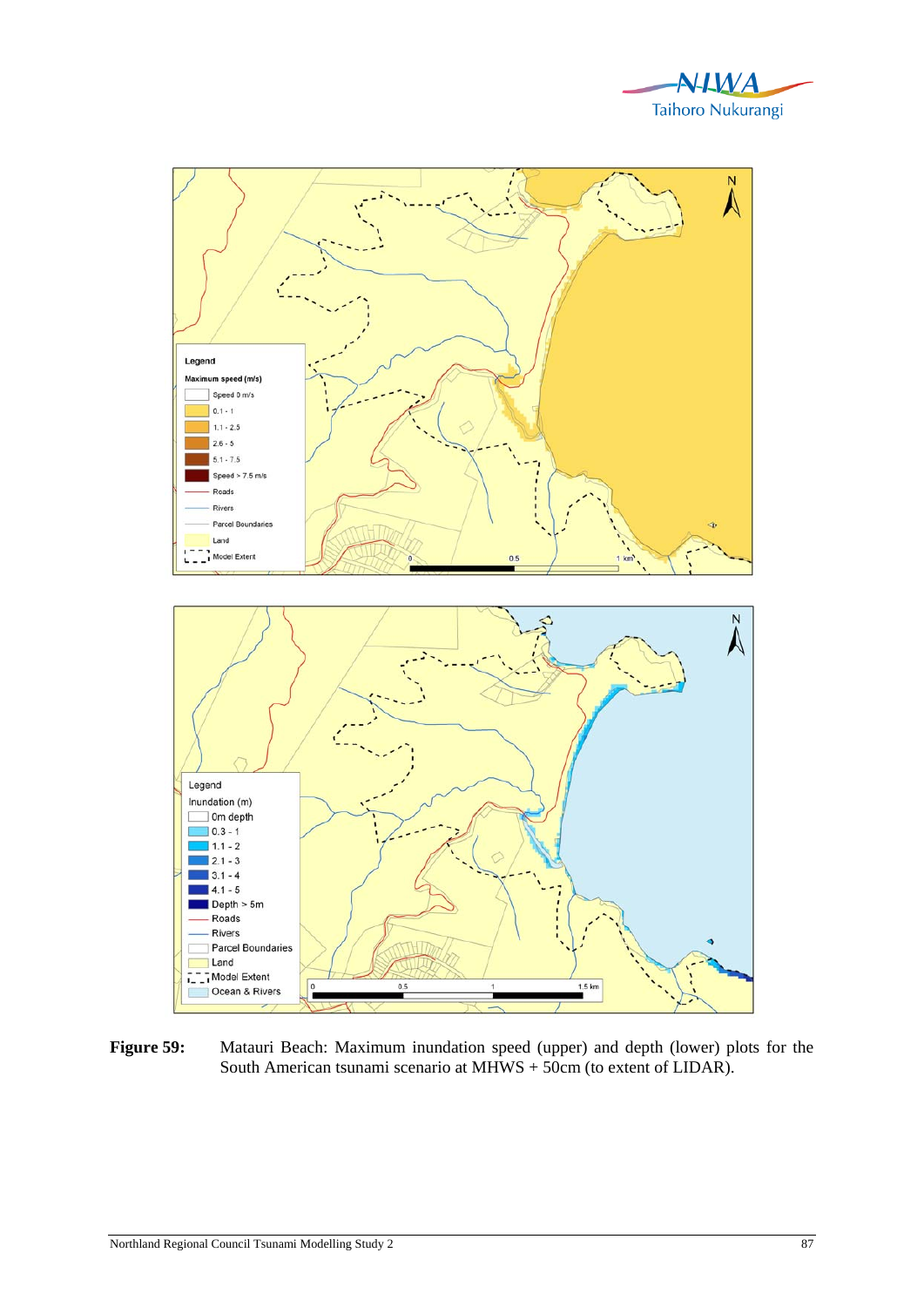



Figure 60: Matauri Beach: Maximum inundation speed (upper) and depth (lower) plots for the Mw8.5 Tonga-Kermadec subduction zone scenario at MHWS (to extent of LIDAR).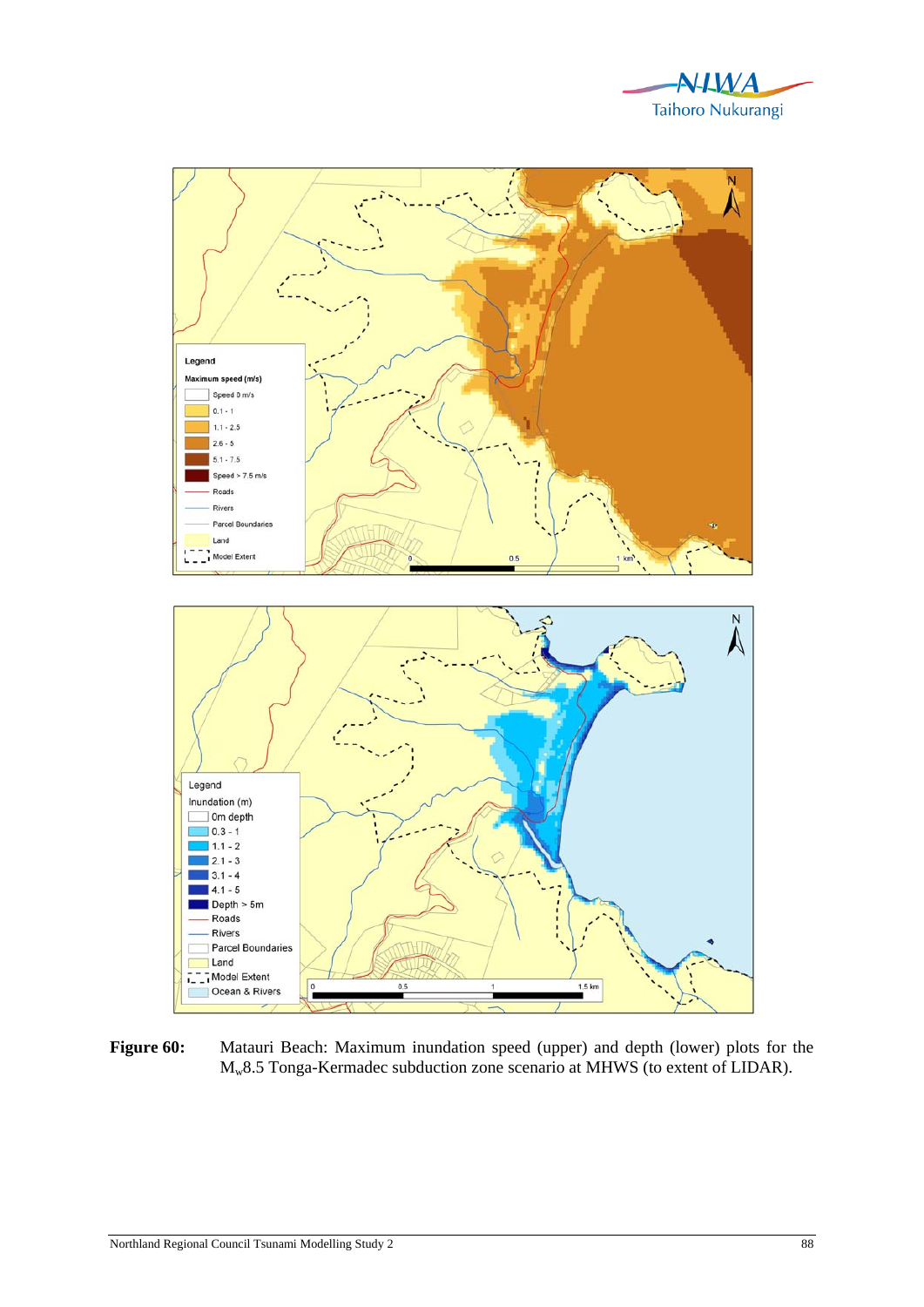



Figure 61: Matauri Beach: Maximum inundation speed (upper) and depth (lower) plots for the  $M_w8.5$  Tonga-Kermadec subduction zone scenario at MHWS + 50cm (to extent of LIDAR).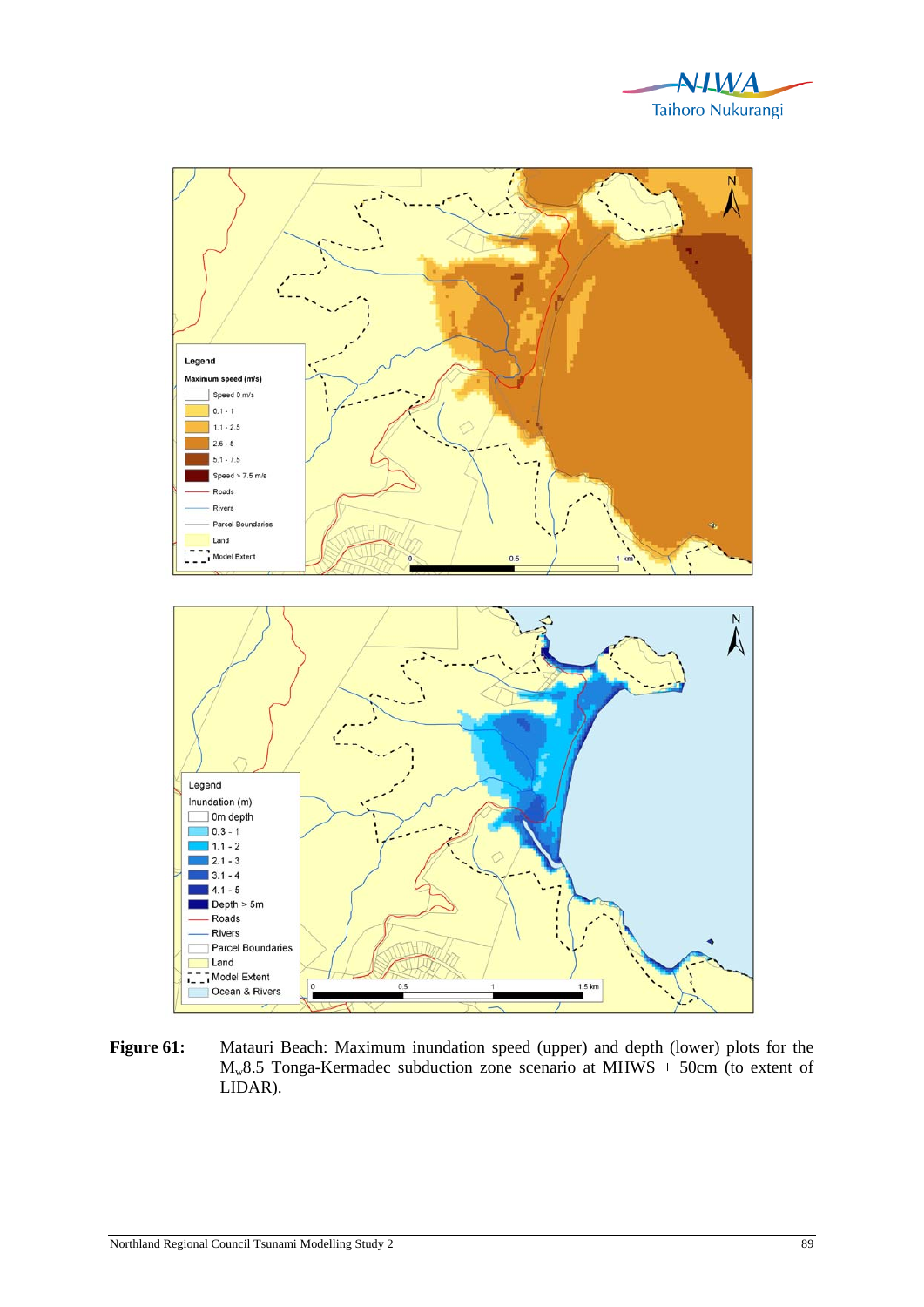



Figure 62: Matauri Beach: Maximum inundation speed (upper) and depth (lower) plots for the Mw9.0 Tonga-Kermadec subduction zone scenario at MHWS (to extent of LIDAR).